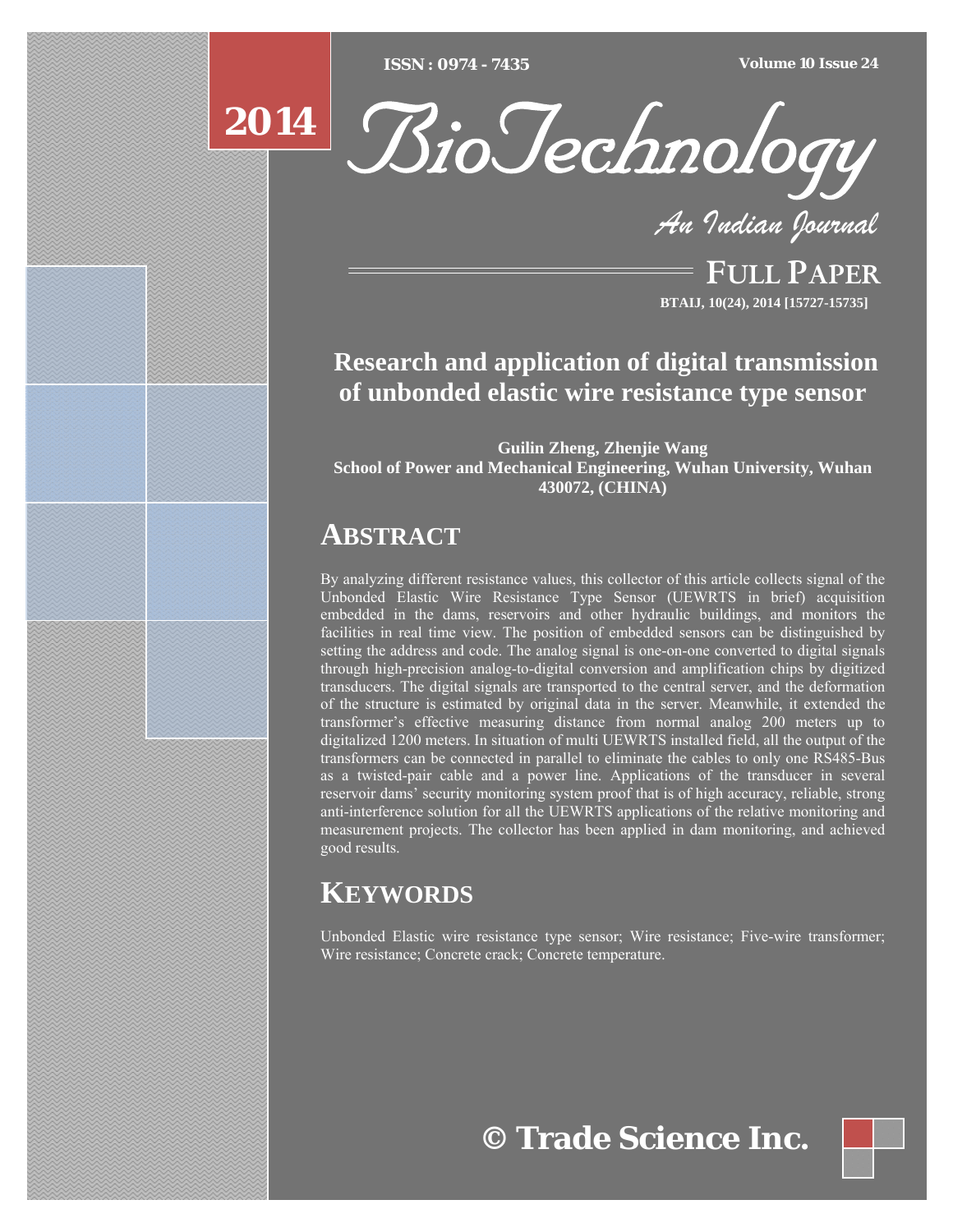# **INTRODUCTION**

 According to the function, Unbonded Elastic Wire Resistance Type Sensor, which is used to make long-term observation to internal structural parameters of the buildings in all kinds of construction fields, can be divided into the stress, strain and infiltration pressure, temperature, crack and so on for observation to different physical quantities**[1,2]**. Through the information collection of resistance sensor, the effective analysis for hydraulic structure deformations and internal temperature changes of bridges or dams can be got. With the 24-bit high-precision Analog to Digital Converter, a group of resistances from the sensor can be made accurate measurement<sup>[3,4]</sup>. According to these resistances, which are taken into the formula of hydraulic structure detection, the internal deformations of several of building fields can be monitored. Such has made important significance to the lives of dwellers neighboring.

 Previously, through resistance sensor, the resistance can be got with the indirect method that the line resistance is measured and its value is computed<sup>[5]</sup>. Such method presents the shortcomings such as complex computation, occupying a considerable amount of resources, bringing great load to MCU. Currently the output structure of UEWRTS is five-wire system, which is taken five lines of different colors as the cable resistance testing of UEWRTS and the output of mutual resistance measurement<sup>[6,7]</sup>. This essay is taken five-wire resistance as background, high-precision ADS1232 as signal processing component, and NECμPD78F0881 as processing unit for intelligent signal processing, parameterization and bus. Meanwhile it takes DC-DC as the power supply for the transducer to ensure full power isolation, which can resist 2500Vpp back-flashover over voltage. Additional the output of the sensor, photoelectric isolated RS485 signal, also has the similar level of isolation voltage. The transducer is designed in a metal rod body with 4 centimeters in diameter and 20 centimeters in length, which is facilitate to bury.

 According to the embedded micro-power, high-performance microprocessor and the relative signal conditioning circuit, the transducer can measure each resistance's value and its change within sensors and cable lines accurately. With the coordination and administration of the microprocessor, the transducer can achieve automatic measurement and complete correction. In addition**[8]**, all the parameters can be set remotely by RS485 communication. The adoptive AD chip within the transducer achieves a high resolution of 24-bit. The embedded temperature chip is applied to monitor and compare the environmental parameters of the measured structure. With the AD conversion technology, the transducer can wipe off the influence and error affecting on measurement results which are caused by different lengths of resistive sensors' output cables and changes in environmental temperature.

 In this context, this paper takes the collector, installed in spillway dam Wuhan Daoguan-River Reservoir in China, for example, and the transducer collection and calculation of the resistance value through the embedded sensors to complete analysis the deformation and temperature of the dam.

# **PART OF THE HARDWARE**

 As shown in the Figure 1, the hardware includes five parts: central processing unit, power management unit, communication unit, measurement unit and five-wire UEWRTS.

Central processing unit is made up of Micro Control Unit (MUC), which is the control center. Degree of intelligence is depended on MCU.

 Power management unit is used to support controllable energy for the communication unit, measurement unit and UEWRTS.

Communication unit communicates with central sever through RS485 signals.

 Measurement unit is the central part of the transducer. It includes signal conditioning and AD acquisition unit and collection of temperature and storage unit. As a 24-bit high precision AD acquisition chip, ADS1232 transforms the analog signal coming from resistance devices into the digital signal. The temperature acquisition chip collects the temperature and compensates for results. The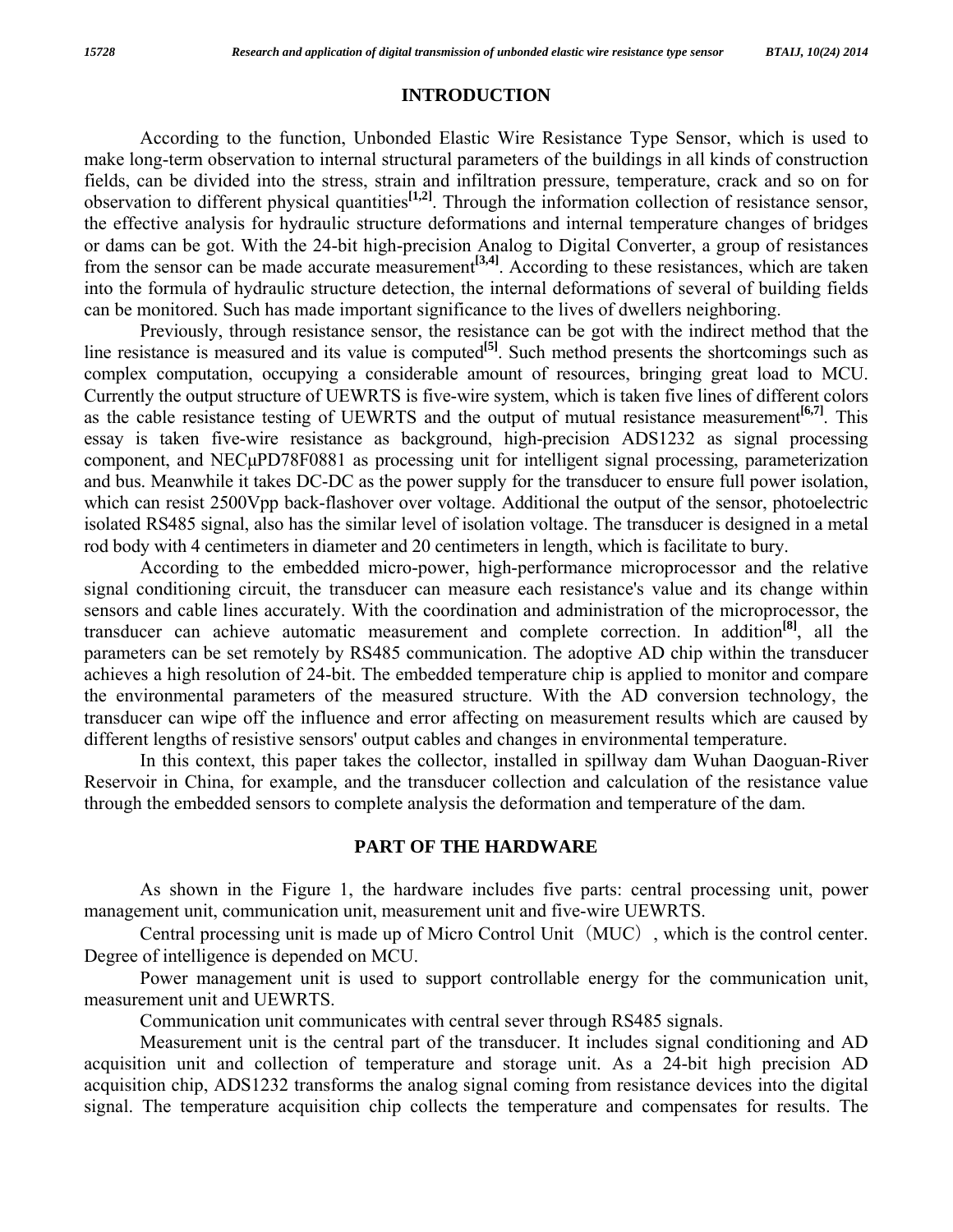UEWRTS of the hardware is embedded previously in different acquisition positions, when the dam is building. Five wires of the UEWRTS are extended from the underground to connect with the measurement unit.



**Figure 1: Block diagram of collector** 

# **Central processing unit**

As the central processing unit, microcomputer chip NEC<sub>u</sub>PD78F0881 is responsible for receiving, processing and distribution of peripheral signals of devices**[9]**. NECμPD78F0881 is a kind of single chip researched and developed by NEC Corp and its outstanding industrial properties make it stable and reliable in usage. This chip has abundant resources: 44 pins, the built-in single-supply flash memory, the built-in watchdog; six timers including two 16- and four 8-bit; the internal integrated 8 channel 10-resolution AD acquisition module; the internal integrated CAN controller. In the hardware, MCU commands and schedules other unit work, which plays the role of control center by exchanging information.

# **Power management**

 The transducer is responsible for collecting dam internal parameters periodically, and the practical application of the working time is far less than the non-working time. Considering low power, the power part of achieves function of controllable power by using the PMOS transistor switches to supply power on the acquisition part and UEWRTS. Power is on under control in the acquisition time. Power is off under control after acquisition time, and transducer gets into standby mode waiting to be recalled by communication or the timer. This design is conducive to extend sensor life while saving energy.

# **Communication unit**

 As shown in Figure 2, ADM2483 is of enhanced isolation RS485 transceiver device, which includes a three-channel isolator, a drive controller of tri-state output, and a receiver of three-state input. The chip has thermal shutdown protection function, whose isolation voltage can reach 2500V, and instant high common mold suppression ability can reach 25KV/ μs. These features allow the sensor to have reliable overvoltage, over current protection, and anti-jamming capability. In the application and installation system of a multi-sensor bus form, it plays an important role in protection of the entire communication bus. In addition, max emission current of the chip is only 2.5mA. Low-power design not only conserves energy, but also reduces the chip fever, thus failures are avoided because of high fever an airtight system.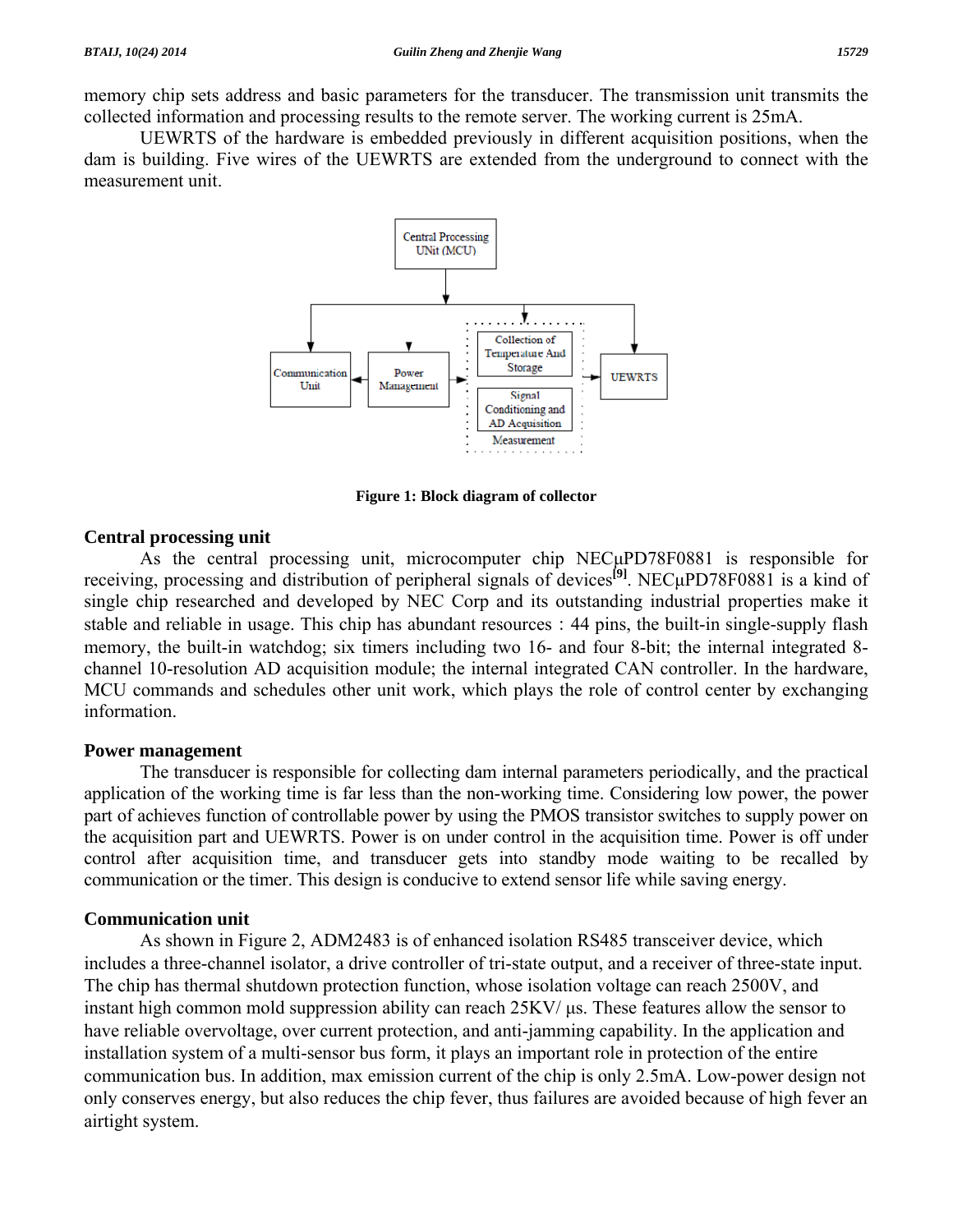

**Figure 2: Schematic of internal serial communication** 

#### **Measurement unit**

### **(a) Signal conditioning and AD acquisition unit**

 Because UEWRTS is five-ware structure, ADS1232 is chose as acquisition chip. ADS1232 is of dual-channel high-precision 24-bit ADC<sup>[10]</sup>. Integrated programmable gain amplifier (PGA) is internal of chip ADS1232, which includes a third-order modulator, a fourth-order digital filter and an internal oscillator. Its internal structure is able to provide a complete front-end solution for the resistance measurement sensor. The resistance of a sensor changes from  $40\Omega$  to 120 $\Omega$ . According to the range measurement of the resistance of the sensor, the full scale measurement range is set as  $120\Omega$ .

#### **(b) Collection of temperature and storage unit**

 Memory chips are used to store various types of transducer parameters for setting the address, range and so many important parameters. According to different number of address, not only can many sensors and transducers work through parallel bus, but also multiple transducers communicate and acquire measured value based on a bus cable, and no address conflicts or packet loss can be ensured. Memory chip of 24C02 has 1K memory space, which can provide ample space for the relevant parameters of transducer to store.

 Calibration of the test data by the temperature can be completed by synchronous detection of ambient temperature of the sensor and transducer. The transducer of the article, integrated by highprecision temperature monitoring unit, exports resistance values, while putting out temperature of environment at the same time. Practice has proved that, the integrated temperature sensor DS18B20 has high detection speed, high accuracy, and good stability<sup>[11,12]</sup>, so that the transducer can not only fully meet the demand of temperature correction, but also as intelligent transducer put out multi-parameter.

#### **UEWRTS**

 Unbonded elastic wire resistance device is usually buried in the deeper location of the dam or a variety of architectural structures previously. Value of resistances of cables is too much to be ignored, because cables of sensors are generally long. AS shown in Figure 3, R1 and R2 are resistances to be measured, r1, r2, r3, r4 and r5 are all resistances of the cable lines. It is because of five-wire configuration, resistances of the cables can be measured and errors are available to be avoided in the final results**[13]**.



**Figure 3: Five-wire Resistance**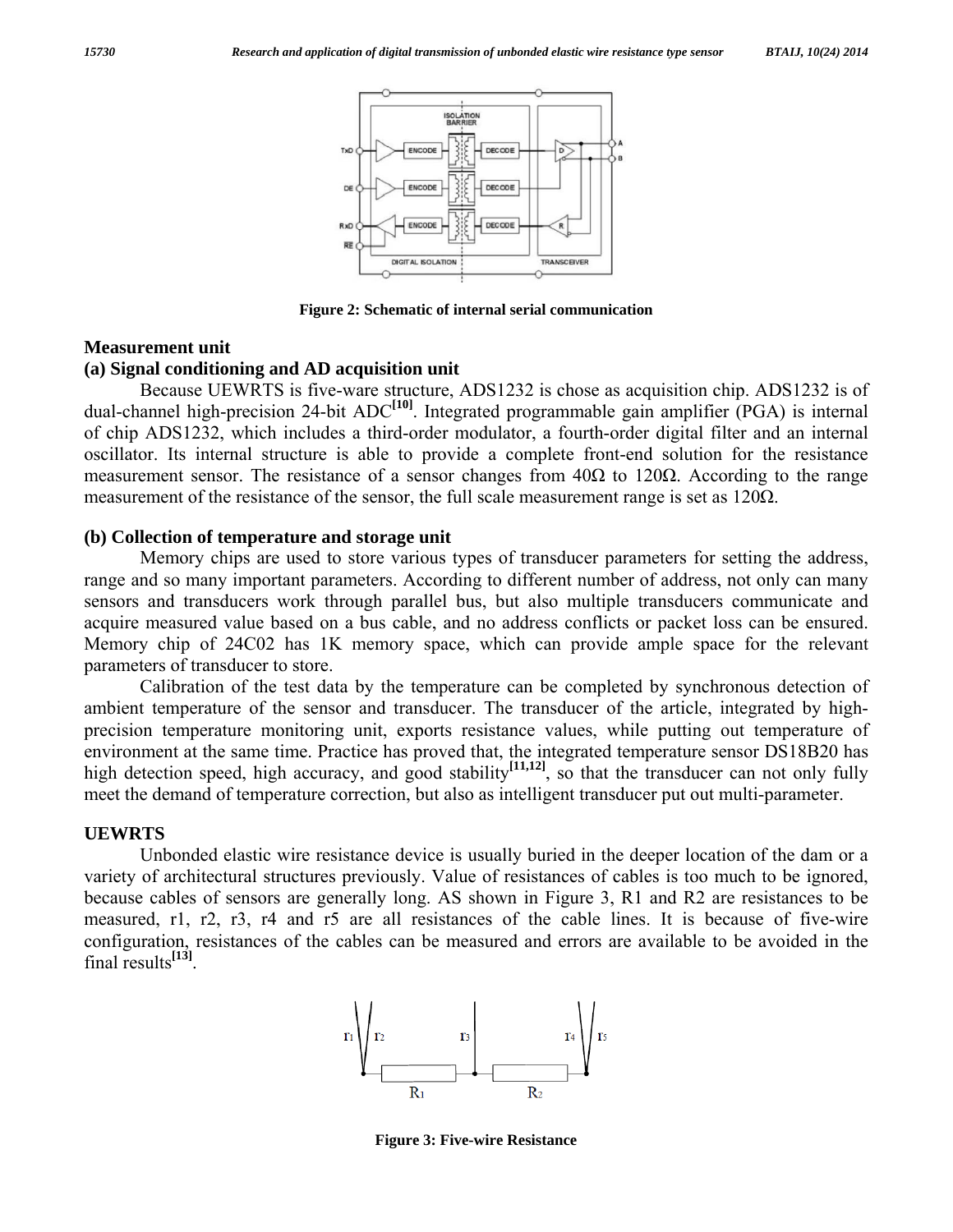### **THE PROGRAMMING**

 As shown in Figure 4, the program flowchart of the transducer and different sensors are distinguished by setting different addresses. The number of address of sensors can be set from 01 to 32 by digital interface of RS485-Bus. It should be noted that addresses of sensors must be assigned one-toone before connecting with the bus, and a same address of different sensors is not allowed.

 After the address is assigned, the RS485 cables of the transducers connect with the central server as a bus, and master-slave mode is used in communication between multiple sensors and central server and multiple sensors<sup>[14]</sup>. Transducer responds to the central server according to the address of an instruction. When the address of the command does not match, the sensor takes no action.

 The first type is the core of the instruction: after receiving the order, the transducer begins to collect temperature and resistance value then transfer the value back to the collection center.

 When acquisition instruction is got from central service, measurement unit and UEWRTS are powered on. Values of temperature and resistances are collected, and data is packed and sent to the server. After receiving confirm instruction from the server, measurement unit and UEWRTS are powered off waiting for the next acquisition instruction. If confirm instruction is not received from the server in a certain period of time, data is sent in the second time. If confirm instruction is still not got, measurement unit and UEWRTS are powered off.

 The transducer, controlled by remote center of Personal Computer, gets collection cycle by configuration according to the need of the project. Transducers have four times for collecting daily: 6:00, 12:00, 18:00 and 24:00**[6]**, which can meet the needs of structural telemetry observations. When necessary, cycle detection can be configured fastest detection to one minute.



**Figure 4: The program flowchart**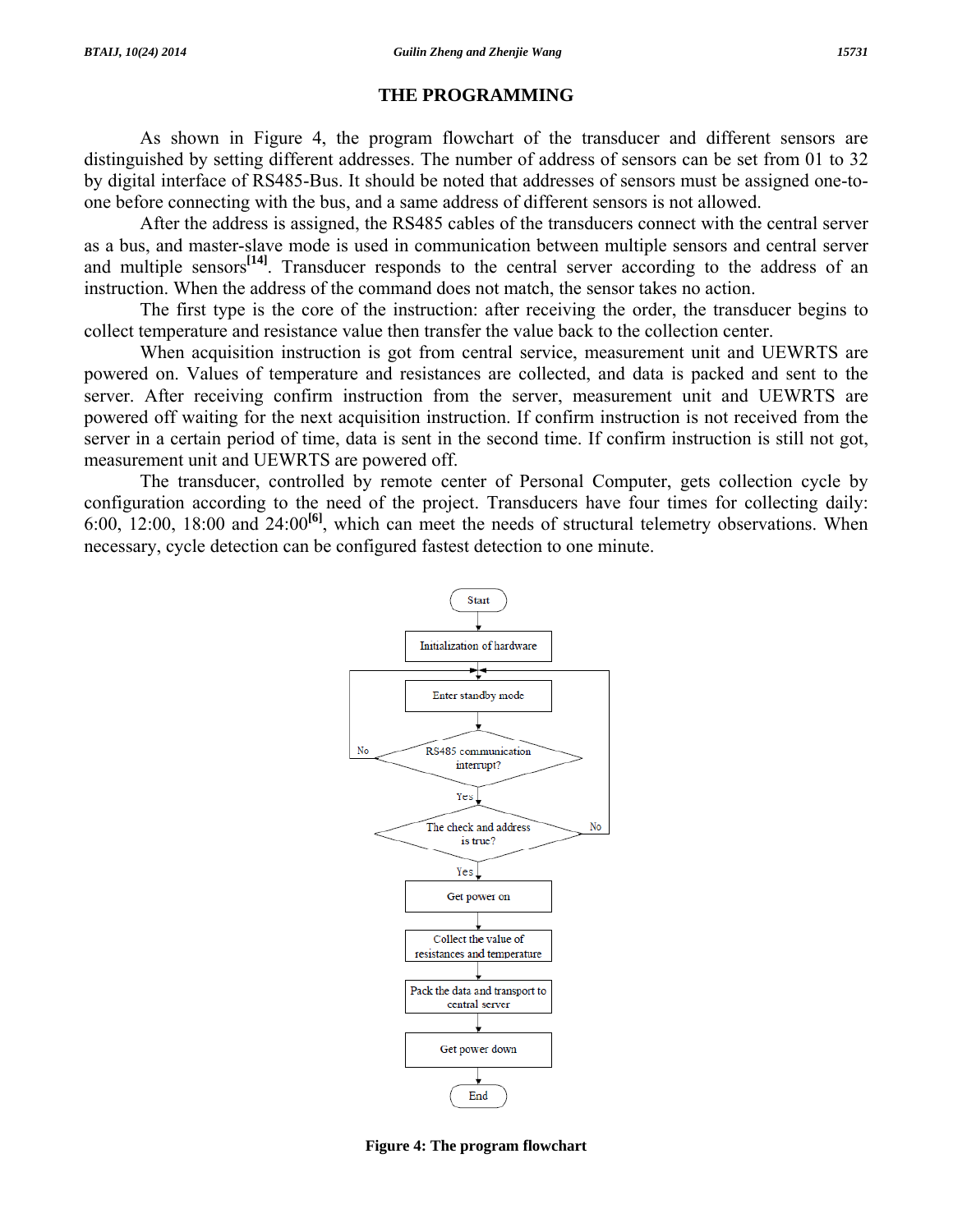# **STRICTURE OF TRANSDUCER**

 Unbonded elastic wire resistance device is usually buried within the structure been observed, so transducer, supporting the design, must be of small size, rugged construction and can be buried. In this article, the digital transducer is divided into two parts of signal conditioning and microprocessor circuit design, and the upper and lower parts are fixed by pins, which is easy to fix within the tubular shell. The thickness of shell is 5 mm of metallic materials. As shown in Figure 5 and Figure 6 show, the transducer can be directly buried near the resistance for its solid structure, so it can complete digital transmission of analog sensors in the nearest place; advanced isolation technology of power supply and digital output communication interface of the transducer has been taken; electrical standards of capacity of counterattack voltage 2500Vpp in RS485 and power supply against lightning can be achieved<sup>[15]</sup>; grade IP68 of the waterproof from overall structure of the transducer can be reached; capacity of bearing  $400\text{kg/cm}^2$ geotechnical engineering requirements can be achieved.



**Figure 5: Side view of internal structure** 



**Figure 6: Top view of internal structure** 

# **PRACTICAL APPLICATION AND ANALYSIS**

 Taking one used in a large reservoir spillway as an example, the transducer of the research, the spillway has 18 resistive sensors buried in the construction process. The buried sensors are divided into two categories: first class for the deformation detection; second class of observations for the temperature. After the transducers are digitalized respectively, corresponding addresses are: address 01 to 15 for the first category; address 16 to 18 for the second category.

Set resistances as  $R_1$  and  $R_2$  of a resistance sensor. The usual method of detection is to calculate ratio Z of two resistances:

 $Z = 10000 \times R_1 / R_2$ 

And detection of resistance and R is:

# $R = R_1 + R_2$

 When the dam is built, the crack length of the dam is measured as basic value. The data calculated by UEWRTS is actually crack variation<sup>[16,17]</sup>. Set the crack variation as  $L$ ; T as the observed temperature; f as minimum readings for the sensor; b as resistance reference value for the temperature correction coefficient; t as the temperature;  $R_0$  as benchmark, when UEWRTS is just out from the factory;  $t_1$  as the temperature constant when R> R<sub>0</sub>;  $t_0$  as temperature when constant R <R<sub>0</sub>; Z<sub>0</sub> as baseline resistance ratio when resistance sensor was just out from the factory.

So detection function of temperature T and crack length L are as follows:

$$
T = t \times (R - R_0) \tag{1}
$$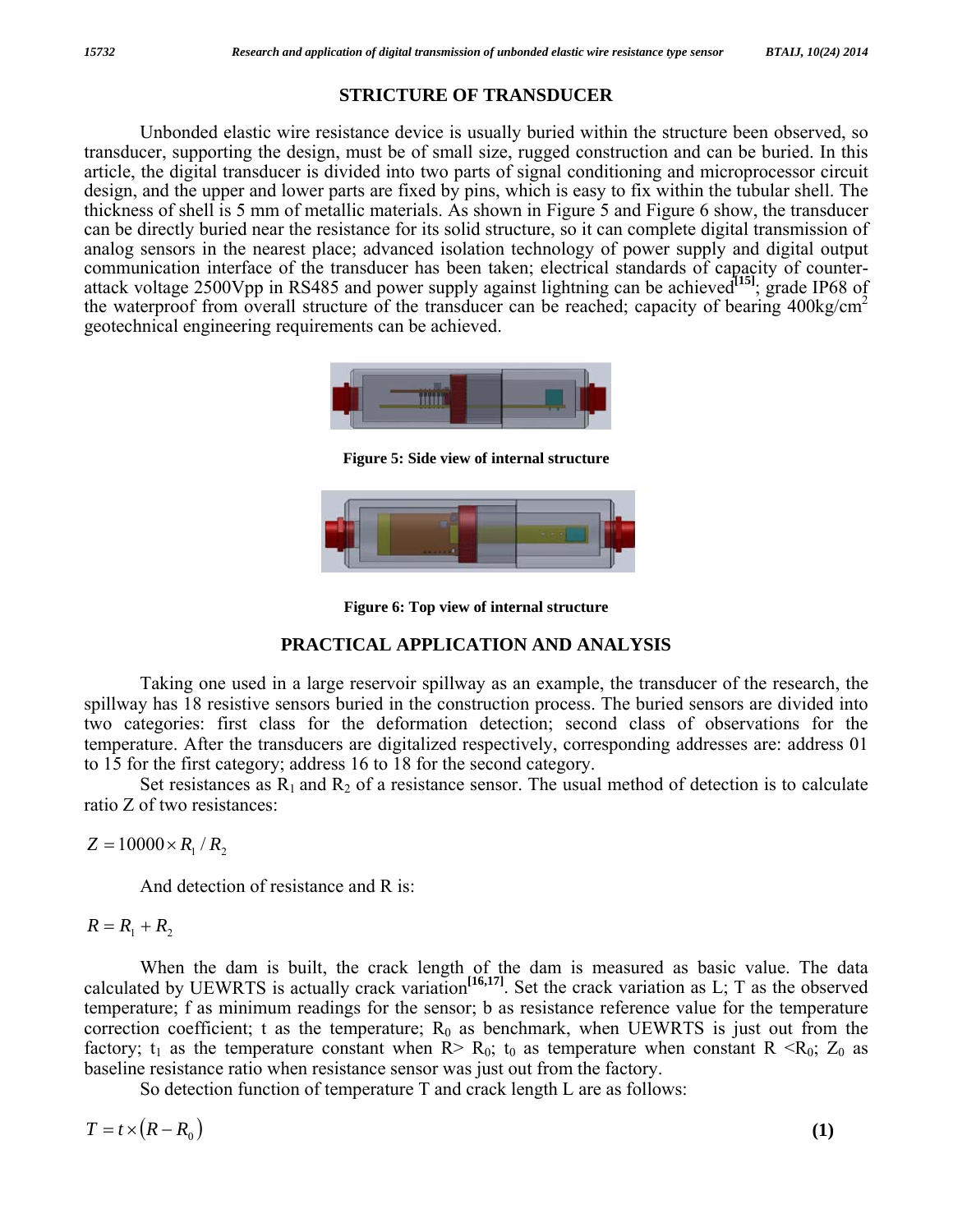$$
\text{If } R > R_0, \ t = t_0 \, .
$$

If  $R < R_0$ ,  $t = t_1$ .

$$
L = f \times (Z - Z_0) + b \times (T - T_0)
$$
 (2)

Formula of the second class is shown as (1).

In this subject, f, b, t<sub>0</sub>, t<sub>1</sub>, Z<sub>0</sub>, T<sub>0</sub> and R<sub>0</sub> are known quantities. Formula (1) is used in second category and (1) and (2) in first category.

 According to one day of sunshine and dam temperatures, 4 observation time points--6:00, 12:00, 18:00 and the 24:00 are set, and the data of following two tables were collected on July. Change of the dam, can be seen from different points in every day, is not significantly, which proves that the collector is working stable and reliable.

| No. | 6:00     | 12:00    | 18:00    | 24:00    | Average value |
|-----|----------|----------|----------|----------|---------------|
| 1   | 1.83     | 1.85     | 1.87     | 1.86     | 1.85          |
| 2   | 1.49     | 1.47     | 1.33     | 1.31     | 1.40          |
| 3   | 0.58     | 0.56     | 0.57     | 0.58     | 0.57          |
| 4   | 2.29     | 2.22     | 2.24     | 2.25     | 2.25          |
| 5   | 1.54     | 1.67     | 1.67     | 1.69     | 1.64          |
| 6   | 3.83     | 3.77     | 3.74     | 3.83     | 3.79          |
| 7   | 1.55     | 1.60     | 1.54     | 1.53     | 1.55          |
| 8   | 4.75     | 4.74     | 4.74     | 4.74     | 4.74          |
| 9   | 2.48     | 2.49     | 2.39     | 2.33     | 2.42          |
| 10  | 2.54     | 2.51     | 2.76     | 2.79     | 2.65          |
| 11  | $-1.71$  | $-2.15$  | $-1.84$  | $-1.99$  | $-1.92$       |
| 12  | $-13.27$ | $-13.25$ | $-13.37$ | $-12.95$ | $-13.21$      |
| 13  | $-3.68$  | $-3.67$  | $-3.59$  | $-3.95$  | $-3.72$       |

**TABLE 1: Result of measurement (Crack variation mm)** 

**TABLE 2: Result of measurement (Temprature** ℃**)** 

| No.           |       |                   |                   |       | 6:00 12:00 18:00 24:00 Average value |
|---------------|-------|-------------------|-------------------|-------|--------------------------------------|
|               | 27.30 |                   | 27.31 28.55 27.36 |       | 27.63                                |
| $\mathcal{L}$ | 19.85 |                   | 19.87 20.35 20.02 |       | 20.02                                |
| 3             |       | 22.56 22.58 23.84 |                   | 22.56 | 22.89                                |
| 4             | 14 00 |                   | 14.04 14.59       | 14.34 | 14.24                                |
| 5             | 20 14 | 20.11 19.98       |                   | 20.17 | 20.10                                |
|               |       |                   |                   |       |                                      |

The following diagram is the curve of crack length of UEWRTS for one month.



**Figure 7: Curve of crack length**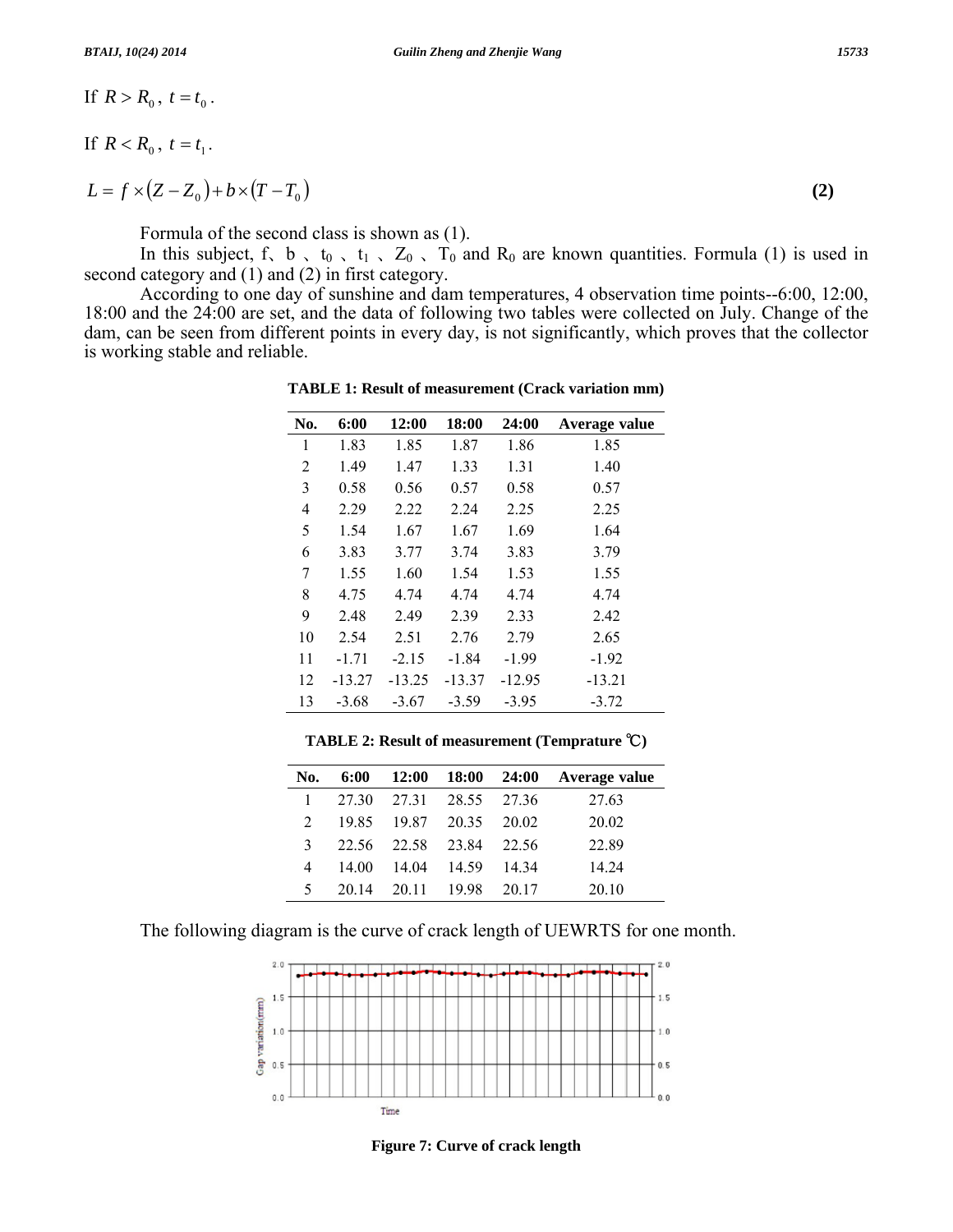The following diagram is the curve of temperature of UEWRTS for one month.



#### **Figure 8: Curve of temperatures**

#### **CONCLUSIONS**

 This paper explores the resistance of the sensor signal to achieve one-to-one place directly converted to high-precision digital signal, and put out by the RS485-Bus. This paper focuses on the technology of signal conditioning and digital bus of resistance type sensor, which is widely used in hydraulic construction, bridges and other projects. Results in the project has a great significance, for it can be up to 32 sensor clusters, achieve measurement to bus cascade, greatly reduce the number of live cable laying, and improve the measurement accuracy of the sensor and anti-jamming capability.

 According to the practice and the data argument, it has been described in this paper that the transducer has the following five technical innovations:

 (1) The application of differential resistance sensor is no longer troubled by length the cable and cable resistance. More than 32 sensors can be hooked up on the R485-Bus, which has greatly improved the reliability of the system, and reduced the intensity and difficulty of construction;

 (2) A number of sensors distributed multi-cable installation has been solved, and convergence of separate cables can be achieved by using communication bus, so transmission cables can be extended from 200 meters to more than 1200 meters;

 (3) One-to-one monitoring mode, making installation easy and maintenance free, can achieve remote configuration of the parameters and dynamic monitoring sensors online and remotely.

 (4) Local digital process makes the detection accuracy of the sensor fundamental guarantee. Digitization and Parameterization make the adaptability and accuracy of differential resistance of the sensor higher, which improves the applicability of the differential resistance sensors;

 (5) Reliability and lifetime of the sensor will be greatly extended, for there is no longer subjecting to over voltage threats by lightning counterattack.

 This thesis has unique features in the signal conditioning, and incenting of differential resistance of the sensor, in particular, the results put an end to the shortcomings of the differential resistance sensors, and improve long-term stability and detection accuracy of the differential resistance sensor in the scope of application of various types of construction industry. So it has a very important reference.

## **ACKNOWLEDGEMENTS**

 This work was supported by the National Natural Science Foundation of China (No. 61272114) and Marine Renewable Rnergy Projects of State Oceanic Administration 2013 of China (No. GHME2013JS01).

#### **REFERENCES**

**[1]** S.Huaizhi, L.Jinyou, H.Jiang; "Analysis and back-analysis for temperature field of concrete arch dam during construction period based on", IEEE Sensors J., **13**, 1403-1412 **(2013)**.